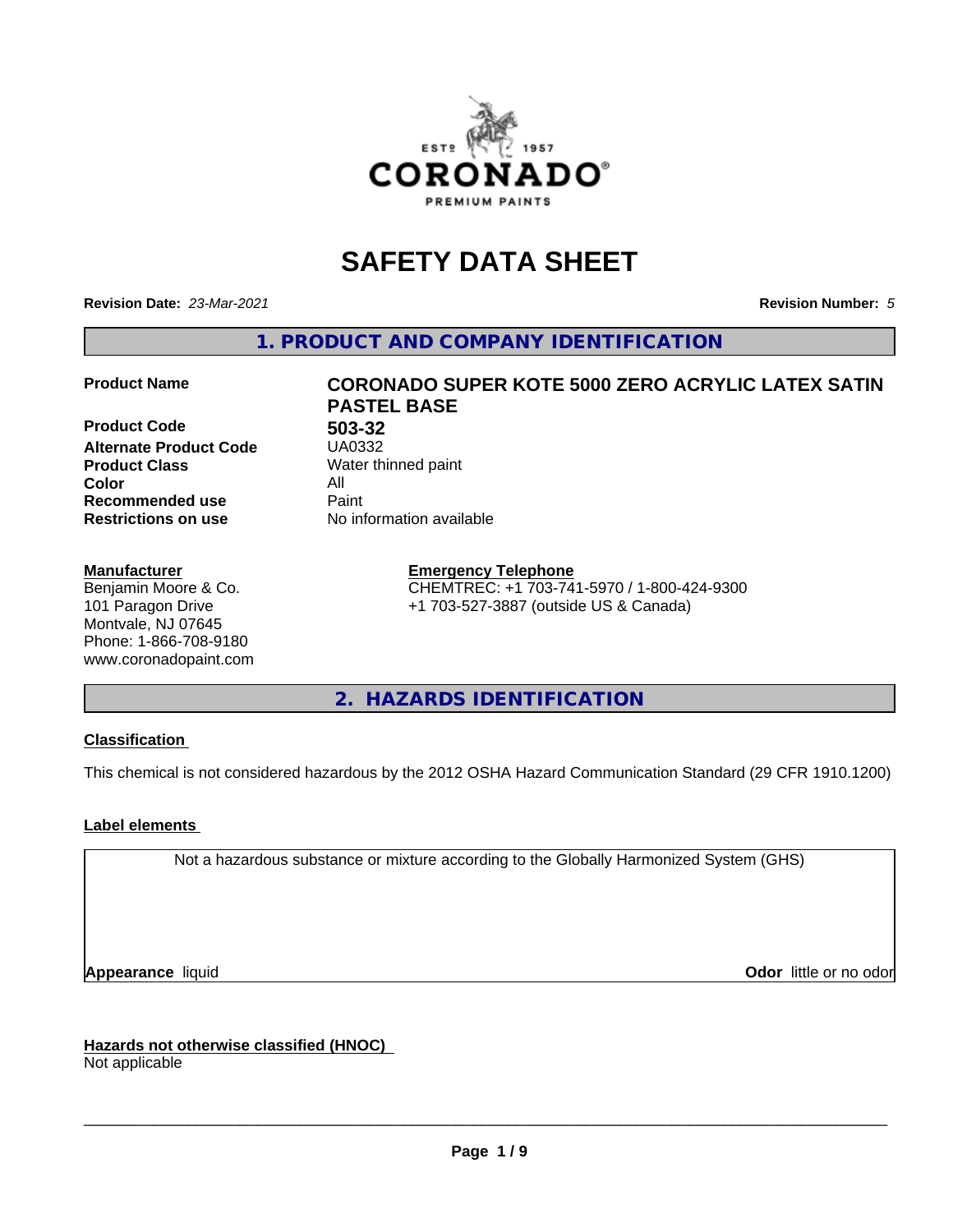# **Other information**

No information available

 **WARNING:** This product contains isothiazolinone compounds at levels of <0.1%. These substances are biocides commonly found in most paints and a variety of personal care products as a preservative. Certain individuals may be sensitive or allergic to these substances, even at low levels.

\_\_\_\_\_\_\_\_\_\_\_\_\_\_\_\_\_\_\_\_\_\_\_\_\_\_\_\_\_\_\_\_\_\_\_\_\_\_\_\_\_\_\_\_\_\_\_\_\_\_\_\_\_\_\_\_\_\_\_\_\_\_\_\_\_\_\_\_\_\_\_\_\_\_\_\_\_\_\_\_\_\_\_\_\_\_\_\_\_\_\_\_\_

# **3. COMPOSITION INFORMATION ON COMPONENTS**

| ---<br>'hemical name<br>u            | CAS No.                                         | $\mathbf{r}$<br>- 70 |
|--------------------------------------|-------------------------------------------------|----------------------|
| $- \cdot$ .<br>⊺itanium<br>. dioxide | $\sim$<br>-<br>13463<br>.<br>.                  |                      |
| Nepheline syenite                    | -96-5<br>$\overline{\phantom{a}}$<br>14 L<br>טי |                      |

|                                                  | 4. FIRST AID MEASURES                                                                                    |
|--------------------------------------------------|----------------------------------------------------------------------------------------------------------|
| <b>General Advice</b>                            | No hazards which require special first aid measures.                                                     |
| <b>Eye Contact</b>                               | Rinse thoroughly with plenty of water for at least 15 minutes and consult a<br>physician.                |
| <b>Skin Contact</b>                              | Wash off immediately with soap and plenty of water while removing all<br>contaminated clothes and shoes. |
| <b>Inhalation</b>                                | Move to fresh air. If symptoms persist, call a physician.                                                |
| Ingestion                                        | Clean mouth with water and afterwards drink plenty of water. Consult a physician<br>if necessary.        |
| <b>Most Important</b><br><b>Symptoms/Effects</b> | None known.                                                                                              |
| <b>Notes To Physician</b>                        | Treat symptomatically.                                                                                   |
|                                                  | 5. FIRE-FIGHTING MEASURES                                                                                |

| <b>Suitable Extinguishing Media</b>                   | Use extinguishing measures that are appropriate to local<br>circumstances and the surrounding environment.                                   |
|-------------------------------------------------------|----------------------------------------------------------------------------------------------------------------------------------------------|
| Protective equipment and precautions for firefighters | As in any fire, wear self-contained breathing apparatus<br>pressure-demand, MSHA/NIOSH (approved or equivalent)<br>and full protective gear. |
| <b>Specific Hazards Arising From The Chemical</b>     | Closed containers may rupture if exposed to fire or<br>extreme heat.                                                                         |
| Sensitivity to mechanical impact                      | No.                                                                                                                                          |
| Sensitivity to static discharge                       | No.                                                                                                                                          |
| <b>Flash Point Data</b>                               |                                                                                                                                              |
|                                                       |                                                                                                                                              |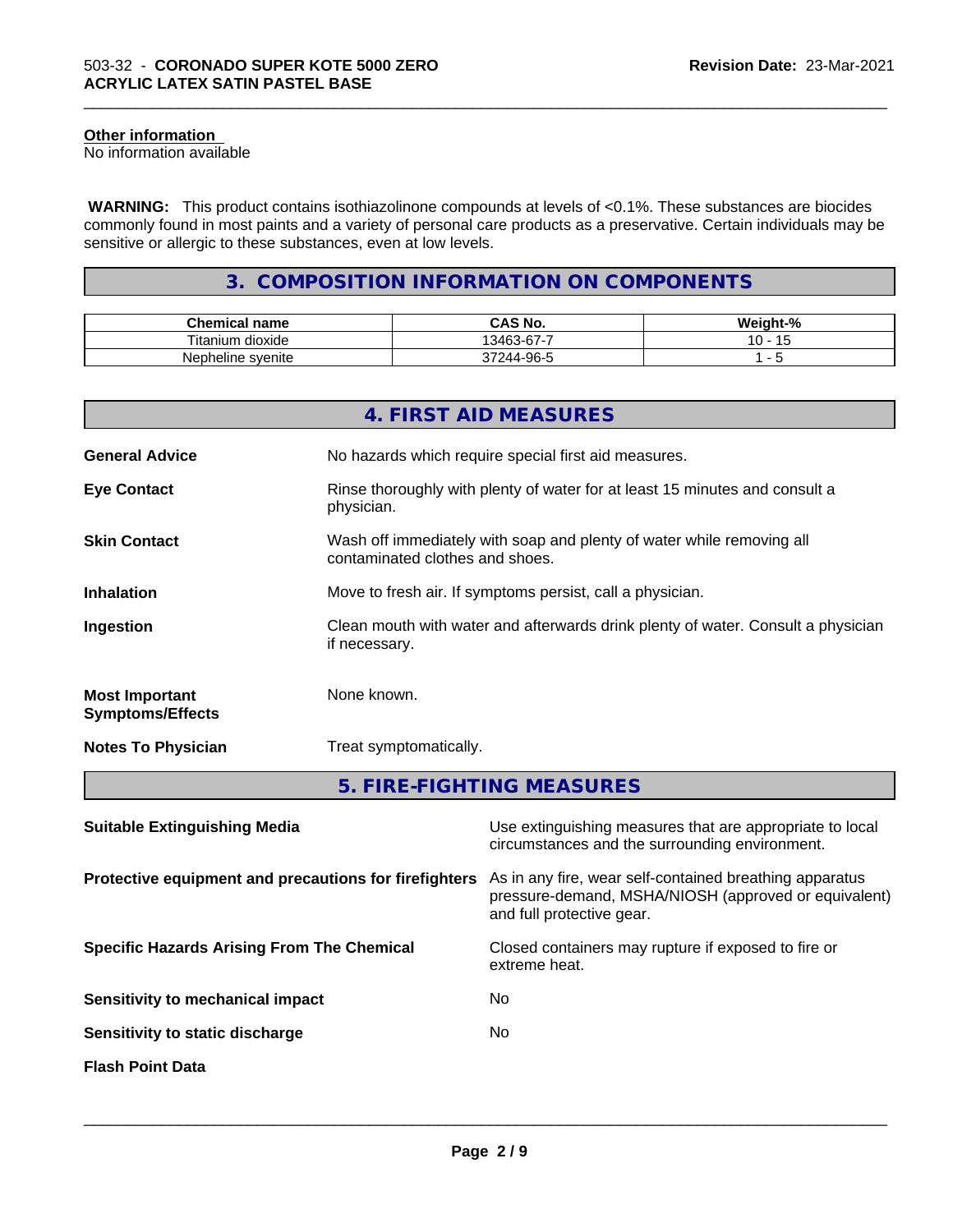| Flash point (°F)<br>Flash Point (°C)<br><b>Method</b>                |                        | Not applicable<br>Not applicable<br>Not applicable |                                |
|----------------------------------------------------------------------|------------------------|----------------------------------------------------|--------------------------------|
| <b>Flammability Limits In Air</b>                                    |                        |                                                    |                                |
| Lower flammability limit:<br><b>Upper flammability limit:</b>        |                        | Not applicable<br>Not applicable                   |                                |
| <b>NFPA</b><br>Health: 1                                             | <b>Flammability: 0</b> | <b>Instability: 0</b>                              | <b>Special: Not Applicable</b> |
| <b>NFPA Legend</b><br>0 - Not Hazardous<br>$\overline{A}$ Clientable |                        |                                                    |                                |

\_\_\_\_\_\_\_\_\_\_\_\_\_\_\_\_\_\_\_\_\_\_\_\_\_\_\_\_\_\_\_\_\_\_\_\_\_\_\_\_\_\_\_\_\_\_\_\_\_\_\_\_\_\_\_\_\_\_\_\_\_\_\_\_\_\_\_\_\_\_\_\_\_\_\_\_\_\_\_\_\_\_\_\_\_\_\_\_\_\_\_\_\_

# 1 - Slightly

- 2 Moderate
- 3 High
- 

4 - Severe

*The ratings assigned are only suggested ratings, the contractor/employer has ultimate responsibilities for NFPA ratings where this system is used.*

*Additional information regarding the NFPA rating system is available from the National Fire Protection Agency (NFPA) at www.nfpa.org.*

# **6. ACCIDENTAL RELEASE MEASURES**

| <b>Personal Precautions</b>      | Avoid contact with skin, eyes and clothing. Ensure adequate ventilation.                                                                                                         |
|----------------------------------|----------------------------------------------------------------------------------------------------------------------------------------------------------------------------------|
| <b>Other Information</b>         | Prevent further leakage or spillage if safe to do so.                                                                                                                            |
| <b>Environmental precautions</b> | See Section 12 for additional Ecological Information.                                                                                                                            |
| <b>Methods for Cleaning Up</b>   | Soak up with inert absorbent material. Sweep up and shovel into suitable<br>containers for disposal.                                                                             |
|                                  | 7. HANDLING AND STORAGE                                                                                                                                                          |
| Handling                         | Avoid contact with skin, eyes and clothing. Avoid breathing vapors, spray mists or<br>sanding dust. In case of insufficient ventilation, wear suitable respiratory<br>equipment. |
| <b>Storage</b>                   | Keep container tightly closed. Keep out of the reach of children.                                                                                                                |
| <b>Incompatible Materials</b>    | No information available                                                                                                                                                         |

# **8. EXPOSURE CONTROLS/PERSONAL PROTECTION**

#### **Exposure Limits**

| name<br>⊸nemicai <del>r</del>  | л.<br>---        | <b>DE</b><br>--                            |
|--------------------------------|------------------|--------------------------------------------|
| $ \sim$<br>dioxide<br>⊣tar<br> | "WA:<br>…ia/m∘ i | <b>TIAII</b><br>mo<br>nQ/r<br>v v z<br>. . |

#### **Legend**

ACGIH - American Conference of Governmental Industrial Hygienists Exposure Limits OSHA - Occupational Safety & Health Administration Exposure Limits N/E - Not Established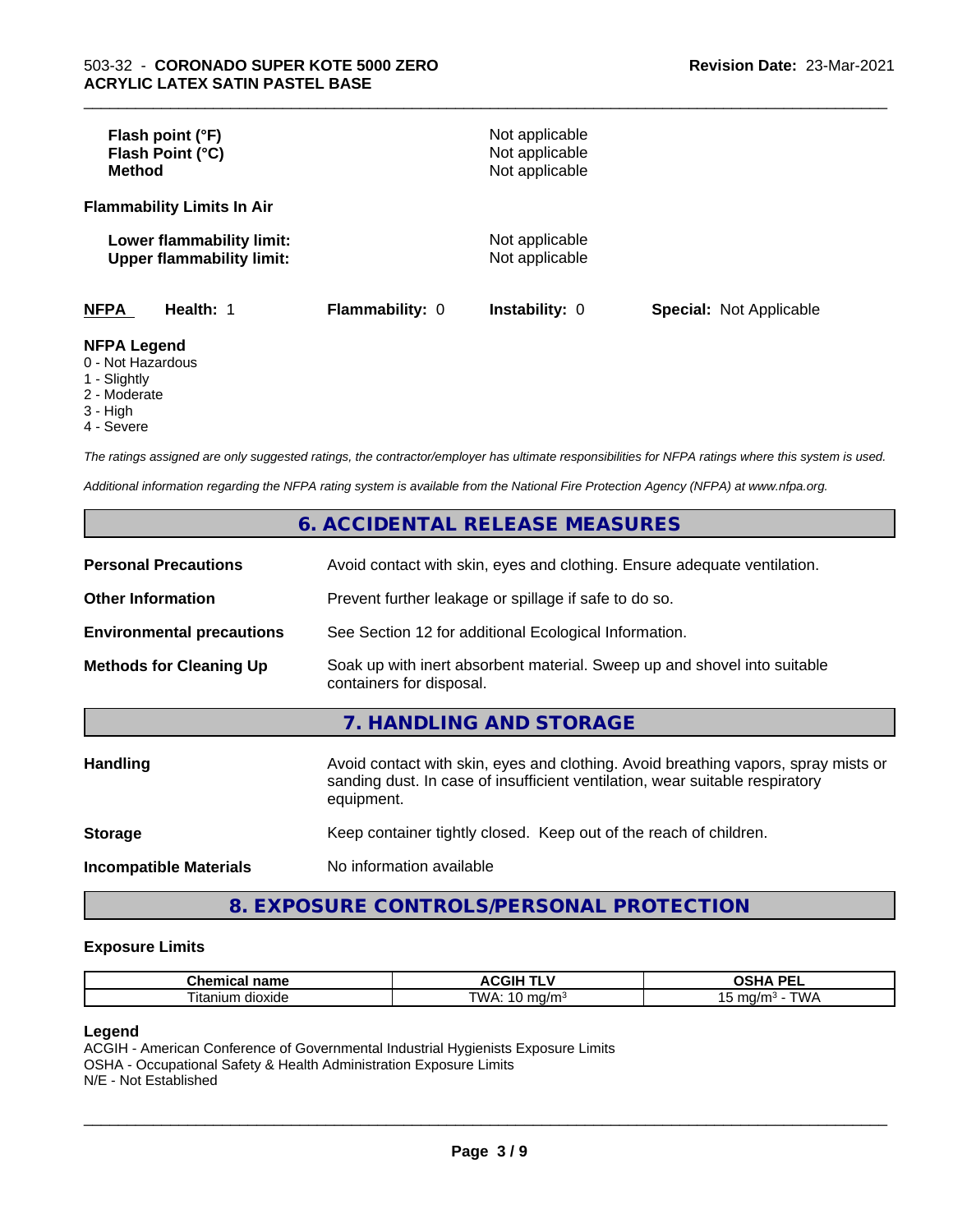| <b>Engineering Measures</b>          | Ensure adequate ventilation, especially in confined areas.               |  |
|--------------------------------------|--------------------------------------------------------------------------|--|
| <b>Personal Protective Equipment</b> |                                                                          |  |
| <b>Eye/Face Protection</b>           | Safety glasses with side-shields.                                        |  |
| <b>Skin Protection</b>               | Protective gloves and impervious clothing.                               |  |
| <b>Respiratory Protection</b>        | In case of insufficient ventilation wear suitable respiratory equipment. |  |
| <b>Hygiene Measures</b>              | Avoid contact with skin, eyes and clothing. Remove and wash contaminated |  |

clothing before re-use. Wash thoroughly after handling.

\_\_\_\_\_\_\_\_\_\_\_\_\_\_\_\_\_\_\_\_\_\_\_\_\_\_\_\_\_\_\_\_\_\_\_\_\_\_\_\_\_\_\_\_\_\_\_\_\_\_\_\_\_\_\_\_\_\_\_\_\_\_\_\_\_\_\_\_\_\_\_\_\_\_\_\_\_\_\_\_\_\_\_\_\_\_\_\_\_\_\_\_\_

# **9. PHYSICAL AND CHEMICAL PROPERTIES**

| Appearance                           | liquid                   |
|--------------------------------------|--------------------------|
| Odor                                 | little or no odor        |
| <b>Odor Threshold</b>                | No information available |
| Density (Ibs/gal)                    | $9.8 - 10.2$             |
| <b>Specific Gravity</b>              | $1.17 - 1.22$            |
| рH                                   | No information available |
| <b>Viscosity (cps)</b>               | No information available |
| Solubility(ies)                      | No information available |
| <b>Water solubility</b>              | No information available |
| <b>Evaporation Rate</b>              | No information available |
| Vapor pressure                       | No information available |
| Vapor density                        | No information available |
| Wt. % Solids                         | $40 - 50$                |
| <b>Vol. % Solids</b>                 | $30 - 40$                |
| Wt. % Volatiles                      | $50 - 60$                |
| Vol. % Volatiles                     | $60 - 70$                |
| <b>VOC Regulatory Limit (g/L)</b>    | < 5                      |
| <b>Boiling Point (°F)</b>            | 212                      |
| <b>Boiling Point (°C)</b>            | 100                      |
| Freezing point (°F)                  | 32                       |
| <b>Freezing Point (°C)</b>           | 0                        |
| Flash point (°F)                     | Not applicable           |
| Flash Point (°C)                     | Not applicable           |
| <b>Method</b>                        | Not applicable           |
| <b>Flammability (solid, gas)</b>     | Not applicable           |
| <b>Upper flammability limit:</b>     | Not applicable           |
| Lower flammability limit:            | Not applicable           |
| <b>Autoignition Temperature (°F)</b> | No information available |
| <b>Autoignition Temperature (°C)</b> | No information available |
| Decomposition Temperature (°F)       | No information available |
| Decomposition Temperature (°C)       | No information available |
| <b>Partition coefficient</b>         | No information available |

# **10. STABILITY AND REACTIVITY**

**Reactivity Not Applicable** Not Applicable

**Chemical Stability Chemical Stability** Stable under normal conditions.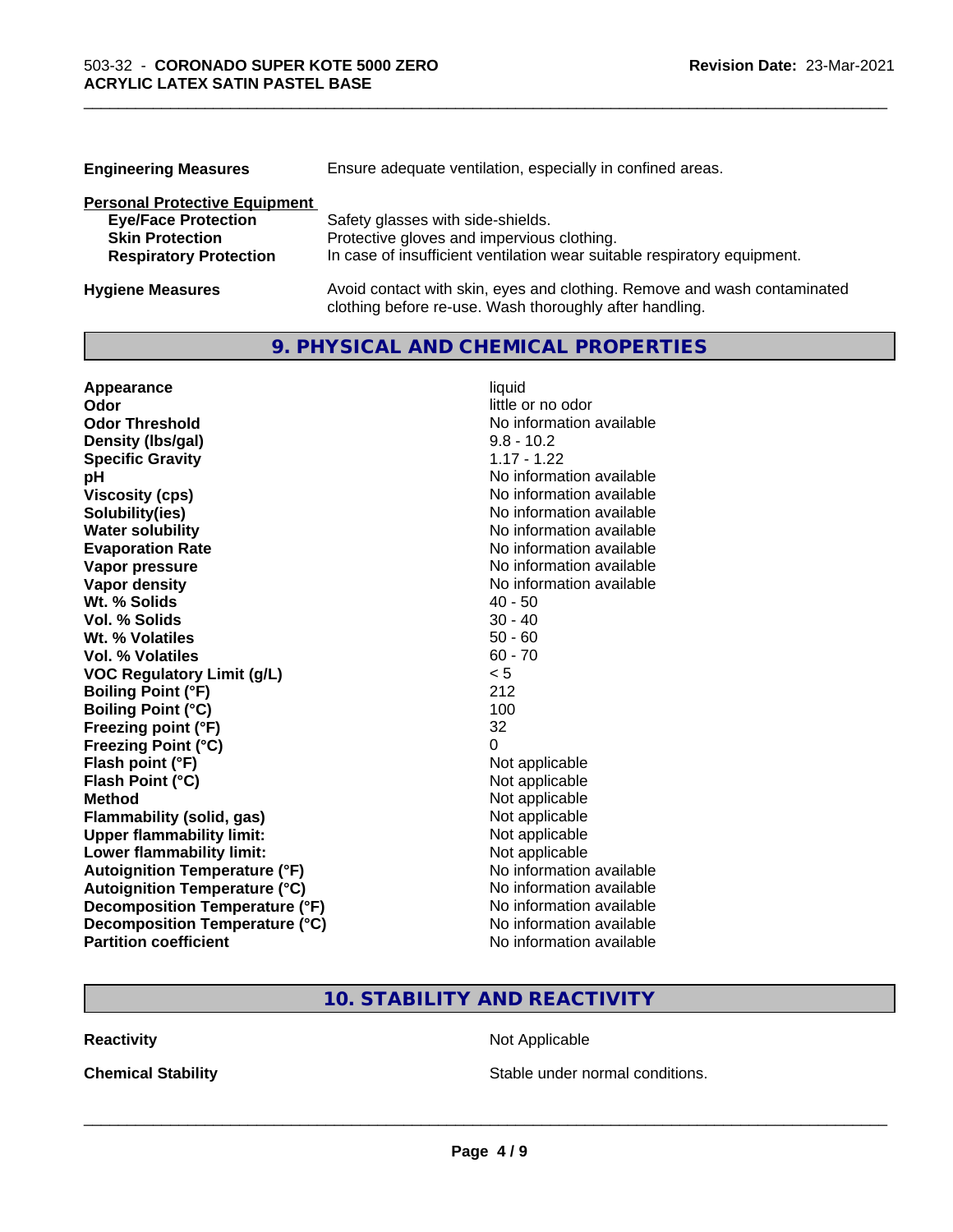| <b>Conditions to avoid</b>                                                                                                                                                                                                                                                                                                                                                                                                                                                                                                      |                                                                                                                                                                                                                                                                                                                                                                                                                        | Prevent from freezing.                                                                                                                                               |                 |
|---------------------------------------------------------------------------------------------------------------------------------------------------------------------------------------------------------------------------------------------------------------------------------------------------------------------------------------------------------------------------------------------------------------------------------------------------------------------------------------------------------------------------------|------------------------------------------------------------------------------------------------------------------------------------------------------------------------------------------------------------------------------------------------------------------------------------------------------------------------------------------------------------------------------------------------------------------------|----------------------------------------------------------------------------------------------------------------------------------------------------------------------|-----------------|
| <b>Incompatible Materials</b><br><b>Hazardous Decomposition Products</b>                                                                                                                                                                                                                                                                                                                                                                                                                                                        |                                                                                                                                                                                                                                                                                                                                                                                                                        | No materials to be especially mentioned.                                                                                                                             |                 |
|                                                                                                                                                                                                                                                                                                                                                                                                                                                                                                                                 |                                                                                                                                                                                                                                                                                                                                                                                                                        | None under normal use.                                                                                                                                               |                 |
| Possibility of hazardous reactions                                                                                                                                                                                                                                                                                                                                                                                                                                                                                              |                                                                                                                                                                                                                                                                                                                                                                                                                        | None under normal conditions of use.                                                                                                                                 |                 |
|                                                                                                                                                                                                                                                                                                                                                                                                                                                                                                                                 |                                                                                                                                                                                                                                                                                                                                                                                                                        | 11. TOXICOLOGICAL INFORMATION                                                                                                                                        |                 |
| <b>Product Information</b>                                                                                                                                                                                                                                                                                                                                                                                                                                                                                                      |                                                                                                                                                                                                                                                                                                                                                                                                                        |                                                                                                                                                                      |                 |
| Information on likely routes of exposure                                                                                                                                                                                                                                                                                                                                                                                                                                                                                        |                                                                                                                                                                                                                                                                                                                                                                                                                        |                                                                                                                                                                      |                 |
| <b>Principal Routes of Exposure</b>                                                                                                                                                                                                                                                                                                                                                                                                                                                                                             | Eye contact, skin contact and inhalation.                                                                                                                                                                                                                                                                                                                                                                              |                                                                                                                                                                      |                 |
| <b>Acute Toxicity</b>                                                                                                                                                                                                                                                                                                                                                                                                                                                                                                           |                                                                                                                                                                                                                                                                                                                                                                                                                        |                                                                                                                                                                      |                 |
| <b>Product Information</b>                                                                                                                                                                                                                                                                                                                                                                                                                                                                                                      | No information available                                                                                                                                                                                                                                                                                                                                                                                               |                                                                                                                                                                      |                 |
| Symptoms related to the physical, chemical and toxicological characteristics                                                                                                                                                                                                                                                                                                                                                                                                                                                    |                                                                                                                                                                                                                                                                                                                                                                                                                        |                                                                                                                                                                      |                 |
| <b>Symptoms</b>                                                                                                                                                                                                                                                                                                                                                                                                                                                                                                                 | No information available                                                                                                                                                                                                                                                                                                                                                                                               |                                                                                                                                                                      |                 |
| Delayed and immediate effects as well as chronic effects from short and long-term exposure                                                                                                                                                                                                                                                                                                                                                                                                                                      |                                                                                                                                                                                                                                                                                                                                                                                                                        |                                                                                                                                                                      |                 |
| Eye contact<br><b>Skin contact</b><br><b>Inhalation</b><br>Ingestion<br><b>Sensitization</b><br><b>Neurological Effects</b><br><b>Mutagenic Effects</b><br><b>Reproductive Effects</b><br><b>Developmental Effects</b><br><b>Target organ effects</b><br><b>STOT - single exposure</b><br><b>STOT - repeated exposure</b><br>Other adverse effects<br><b>Aspiration Hazard</b><br><b>Numerical measures of toxicity</b><br>The following values are calculated based on chapter 3.1 of the GHS document<br><b>ATEmix (oral)</b> | May cause slight irritation.<br>skin and cause irritation.<br>May cause irritation of respiratory tract.<br>No information available<br>No information available.<br>No information available.<br>No information available.<br>No information available.<br>No information available.<br>No information available.<br>No information available<br>No information available.<br>No information available<br>70521 mg/kg | Substance may cause slight skin irritation. Prolonged or repeated contact may dry<br>Ingestion may cause gastrointestinal irritation, nausea, vomiting and diarrhea. |                 |
| <b>Component Information</b>                                                                                                                                                                                                                                                                                                                                                                                                                                                                                                    |                                                                                                                                                                                                                                                                                                                                                                                                                        |                                                                                                                                                                      |                 |
| Chemical name                                                                                                                                                                                                                                                                                                                                                                                                                                                                                                                   | Oral LD50                                                                                                                                                                                                                                                                                                                                                                                                              | Dermal LD50                                                                                                                                                          | Inhalation LC50 |
| Titanium dioxide<br>13463-67-7                                                                                                                                                                                                                                                                                                                                                                                                                                                                                                  | > 10000 mg/kg (Rat)                                                                                                                                                                                                                                                                                                                                                                                                    |                                                                                                                                                                      |                 |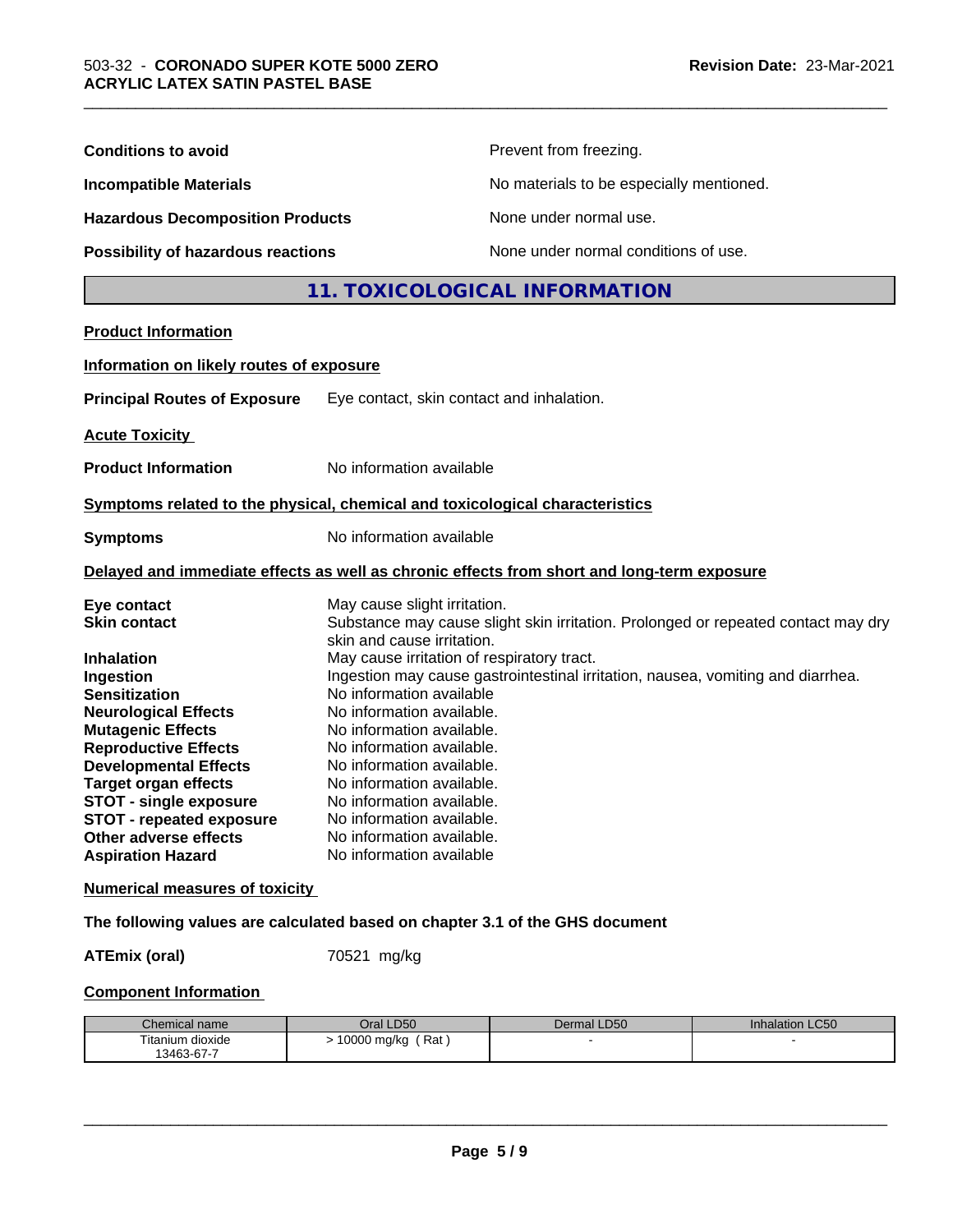### **Chronic Toxicity**

#### **Carcinogenicity**

*The information below indicateswhether each agency has listed any ingredient as a carcinogen:.*

| <b>Chemical</b><br>name    | <b>IARC</b>                    | <b>NTP</b> | OSHA   |
|----------------------------|--------------------------------|------------|--------|
|                            | . .<br>2B<br>Human<br>Possible |            | Listed |
| .<br>. dioxide<br>⊺itanium | Carcinogen                     |            |        |

\_\_\_\_\_\_\_\_\_\_\_\_\_\_\_\_\_\_\_\_\_\_\_\_\_\_\_\_\_\_\_\_\_\_\_\_\_\_\_\_\_\_\_\_\_\_\_\_\_\_\_\_\_\_\_\_\_\_\_\_\_\_\_\_\_\_\_\_\_\_\_\_\_\_\_\_\_\_\_\_\_\_\_\_\_\_\_\_\_\_\_\_\_

• Although IARC has classified titanium dioxide as possibly carcinogenic to humans (2B), their summary concludes: "No significant exposure to titanium dioxide is thought to occur during the use of products in which titanium dioxide is bound to other materials, such as paint."

#### **Legend**

IARC - International Agency for Research on Cancer NTP - National Toxicity Program OSHA - Occupational Safety & Health Administration

**12. ECOLOGICAL INFORMATION**

# **Ecotoxicity Effects**

The environmental impact of this product has not been fully investigated.

# **Product Information**

#### **Acute Toxicity to Fish**

No information available

#### **Acute Toxicity to Aquatic Invertebrates**

No information available

#### **Acute Toxicity to Aquatic Plants**

No information available

#### **Persistence / Degradability**

No information available.

#### **Bioaccumulation**

There is no data for this product.

#### **Mobility in Environmental Media**

No information available.

#### **Ozone**

No information available

#### **Component Information**

#### **Acute Toxicity to Fish**

Titanium dioxide  $LC50:$  > 1000 mg/L (Fathead Minnow - 96 hr.)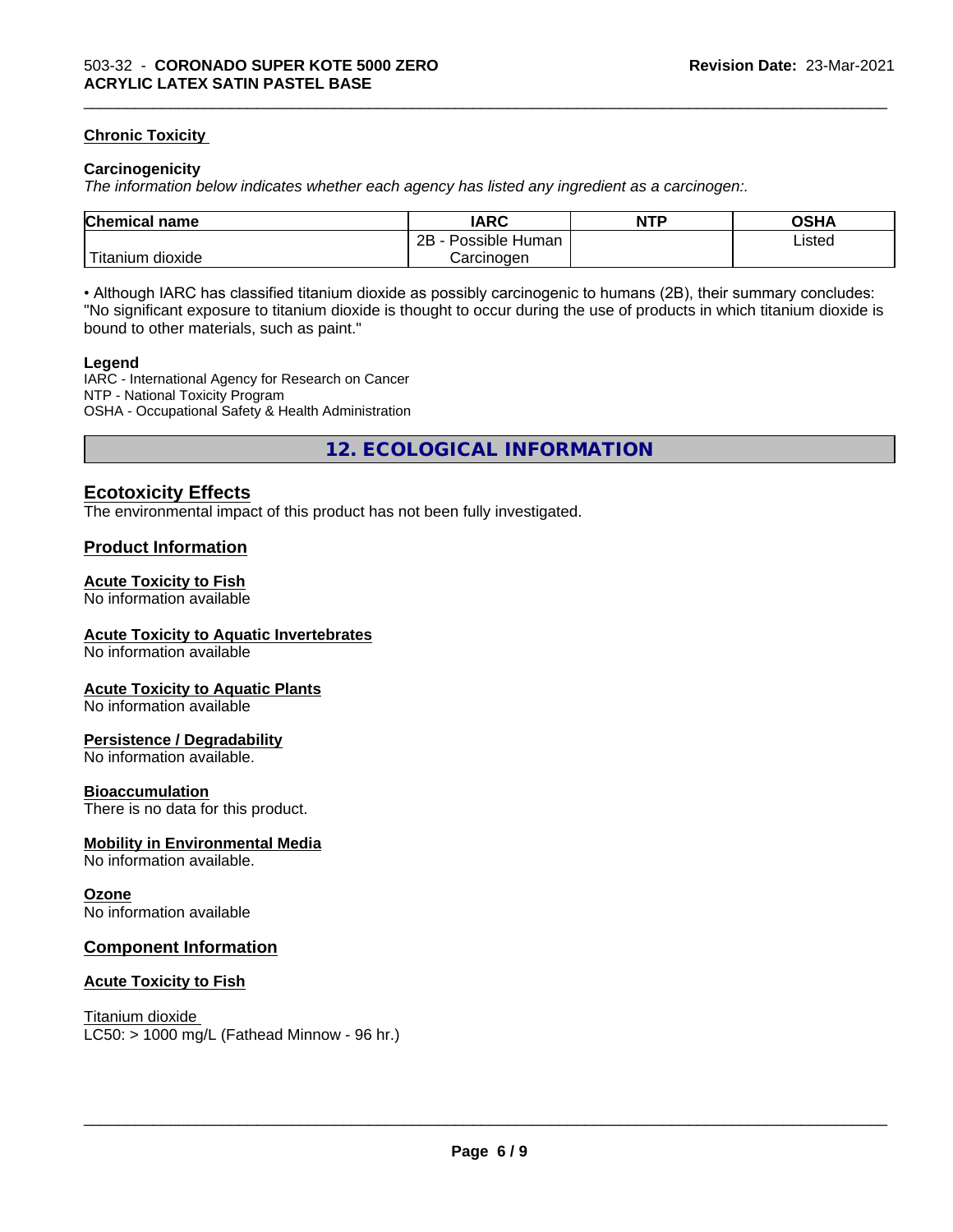#### **Acute Toxicity to Aquatic Invertebrates**

No information available

#### **Acute Toxicity to Aquatic Plants**

No information available

|                              | 13. DISPOSAL CONSIDERATIONS                                                                                                                                                                                               |
|------------------------------|---------------------------------------------------------------------------------------------------------------------------------------------------------------------------------------------------------------------------|
| <b>Waste Disposal Method</b> | Dispose of in accordance with federal, state, and local regulations. Local<br>requirements may vary, consult your sanitation department or state-designated<br>environmental protection agency for more disposal options. |
|                              | 14. TRANSPORT INFORMATION                                                                                                                                                                                                 |
| <b>DOT</b>                   | Not regulated                                                                                                                                                                                                             |
| <b>ICAO/IATA</b>             | Not regulated                                                                                                                                                                                                             |
| <b>IMDG / IMO</b>            | Not regulated                                                                                                                                                                                                             |
|                              | <b>15. REGULATORY INFORMATION</b>                                                                                                                                                                                         |

\_\_\_\_\_\_\_\_\_\_\_\_\_\_\_\_\_\_\_\_\_\_\_\_\_\_\_\_\_\_\_\_\_\_\_\_\_\_\_\_\_\_\_\_\_\_\_\_\_\_\_\_\_\_\_\_\_\_\_\_\_\_\_\_\_\_\_\_\_\_\_\_\_\_\_\_\_\_\_\_\_\_\_\_\_\_\_\_\_\_\_\_\_

# **International Inventories**

| <b>TSCA: United States</b> | Yes - All components are listed or exempt. |
|----------------------------|--------------------------------------------|
| <b>DSL: Canada</b>         | Yes - All components are listed or exempt. |

# **Federal Regulations**

#### **SARA 311/312 hazardous categorization**

| Acute health hazard               | No. |  |
|-----------------------------------|-----|--|
| Chronic Health Hazard             | Nο  |  |
| Fire hazard                       | N٥  |  |
| Sudden release of pressure hazard | Nο  |  |
| Reactive Hazard                   | Nο  |  |

#### **SARA 313**

Section 313 of Title III of the Superfund Amendments and Reauthorization Act of 1986 (SARA). This product contains a chemical or chemicals which are subject to the reporting requirements of the Act and Title 40 of the Code of Federal Regulations, Part 372:

*None*

#### **Clean Air Act,Section 112 Hazardous Air Pollutants (HAPs) (see 40 CFR 61)**

This product contains the following HAPs:

*None*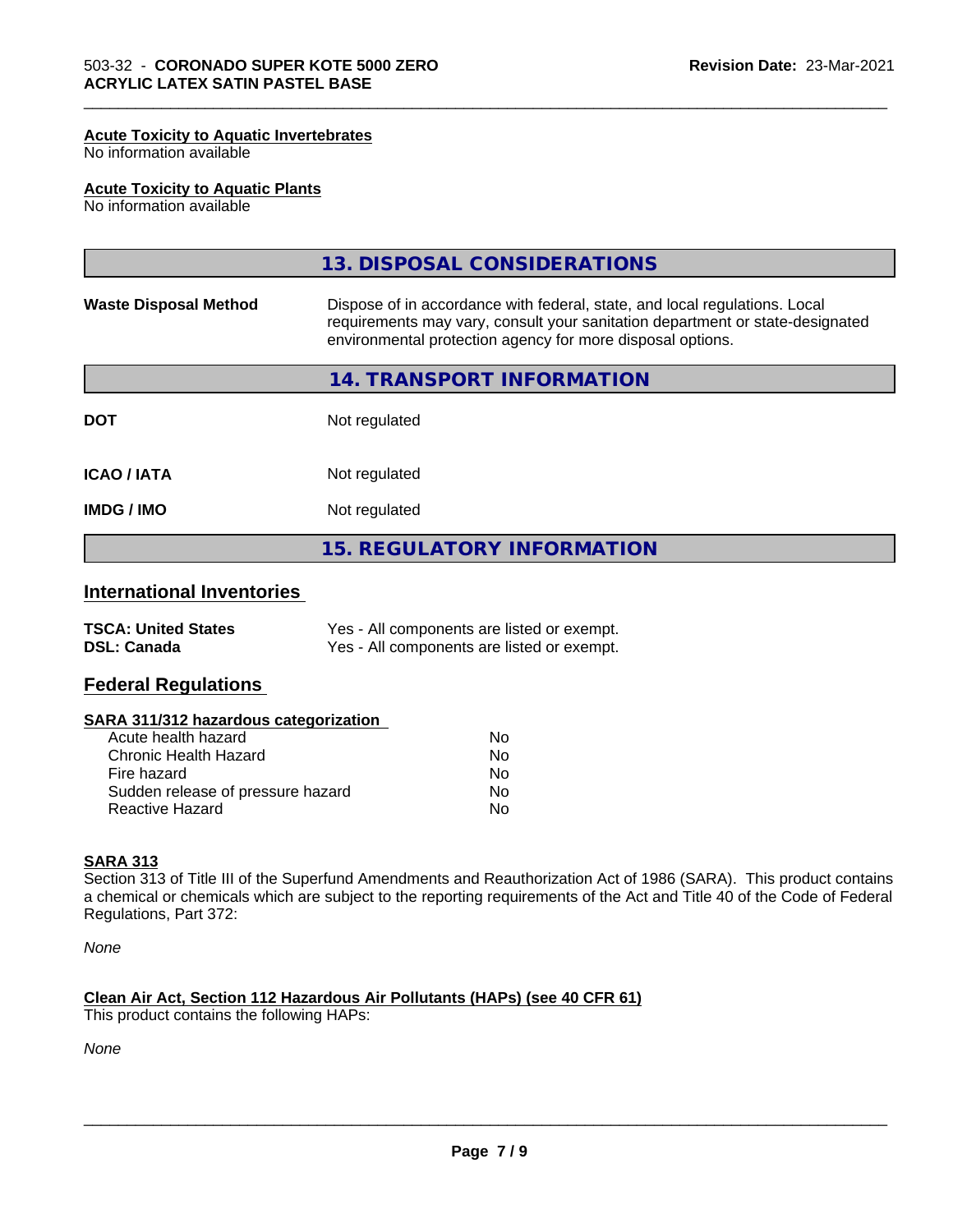# **US State Regulations**

#### **California Proposition 65**

**A** WARNING: Cancer and Reproductive Harm– www.P65warnings.ca.gov

#### **State Right-to-Know**

| ъ.<br>$ -$<br>$n_{max}$<br>nemical<br>name<br>.            | Ma<br>пиэспэ<br>. | Iarcav<br>Ne'<br>--<br>-35 | /Ivania |
|------------------------------------------------------------|-------------------|----------------------------|---------|
| $\overline{\phantom{a}}$<br>$\sim$<br>dioxide<br>, itanıum |                   |                            |         |

\_\_\_\_\_\_\_\_\_\_\_\_\_\_\_\_\_\_\_\_\_\_\_\_\_\_\_\_\_\_\_\_\_\_\_\_\_\_\_\_\_\_\_\_\_\_\_\_\_\_\_\_\_\_\_\_\_\_\_\_\_\_\_\_\_\_\_\_\_\_\_\_\_\_\_\_\_\_\_\_\_\_\_\_\_\_\_\_\_\_\_\_\_

**Legend**

X - Listed

| <b>16. OTHER INFORMATION</b> |           |                                                                            |                      |          |  |
|------------------------------|-----------|----------------------------------------------------------------------------|----------------------|----------|--|
| HMIS -                       | Health: 1 | <b>Flammability: 0</b>                                                     | <b>Reactivity: 0</b> | $PPE: -$ |  |
| <b>HMIS Legend</b>           |           |                                                                            |                      |          |  |
| 0 - Minimal Hazard           |           |                                                                            |                      |          |  |
| 1 - Slight Hazard            |           |                                                                            |                      |          |  |
| 2 - Moderate Hazard          |           |                                                                            |                      |          |  |
| 3 - Serious Hazard           |           |                                                                            |                      |          |  |
| 4 - Severe Hazard            |           |                                                                            |                      |          |  |
| * - Chronic Hazard           |           |                                                                            |                      |          |  |
|                              |           | X - Consult your supervisor or S.O.P. for "Special" handling instructions. |                      |          |  |

*Note: The PPE rating has intentionally been left blank. Choose appropriate PPE that will protect employees from the hazards the material will present under the actual normal conditions of use.*

*Caution: HMISÒ ratings are based on a 0-4 rating scale, with 0 representing minimal hazards or risks, and 4 representing significant hazards or risks. Although HMISÒ ratings are not required on MSDSs under 29 CFR 1910.1200, the preparer, has chosen to provide them. HMISÒ ratings are to be used only in conjunction with a fully implemented HMISÒ program by workers who have received appropriate HMISÒ training. HMISÒ is a registered trade and service mark of the NPCA. HMISÒ materials may be purchased exclusively from J. J. Keller (800) 327-6868.*

 **WARNING!** If you scrape, sand, or remove old paint, you may release lead dust. LEAD IS TOXIC. EXPOSURE TO LEAD DUST CAN CAUSE SERIOUS ILLNESS, SUCH AS BRAIN DAMAGE, ESPECIALLY IN CHILDREN. PREGNANT WOMEN SHOULD ALSO AVOID EXPOSURE.Wear a NIOSH approved respirator to control lead exposure. Clean up carefully with a HEPA vacuum and a wet mop. Before you start, find out how to protect yourself and your family by contacting the National Lead Information Hotline at 1-800-424-LEAD or log on to www.epa.gov/lead.

| <b>Prepared By</b>      | <b>Product Stewardship Department</b><br>Benjamin Moore & Co.<br>101 Paragon Drive<br>Montvale, NJ 07645<br>800-225-5554 |
|-------------------------|--------------------------------------------------------------------------------------------------------------------------|
| <b>Revision Date:</b>   | 23-Mar-2021                                                                                                              |
| <b>Revision Summary</b> | Not available                                                                                                            |